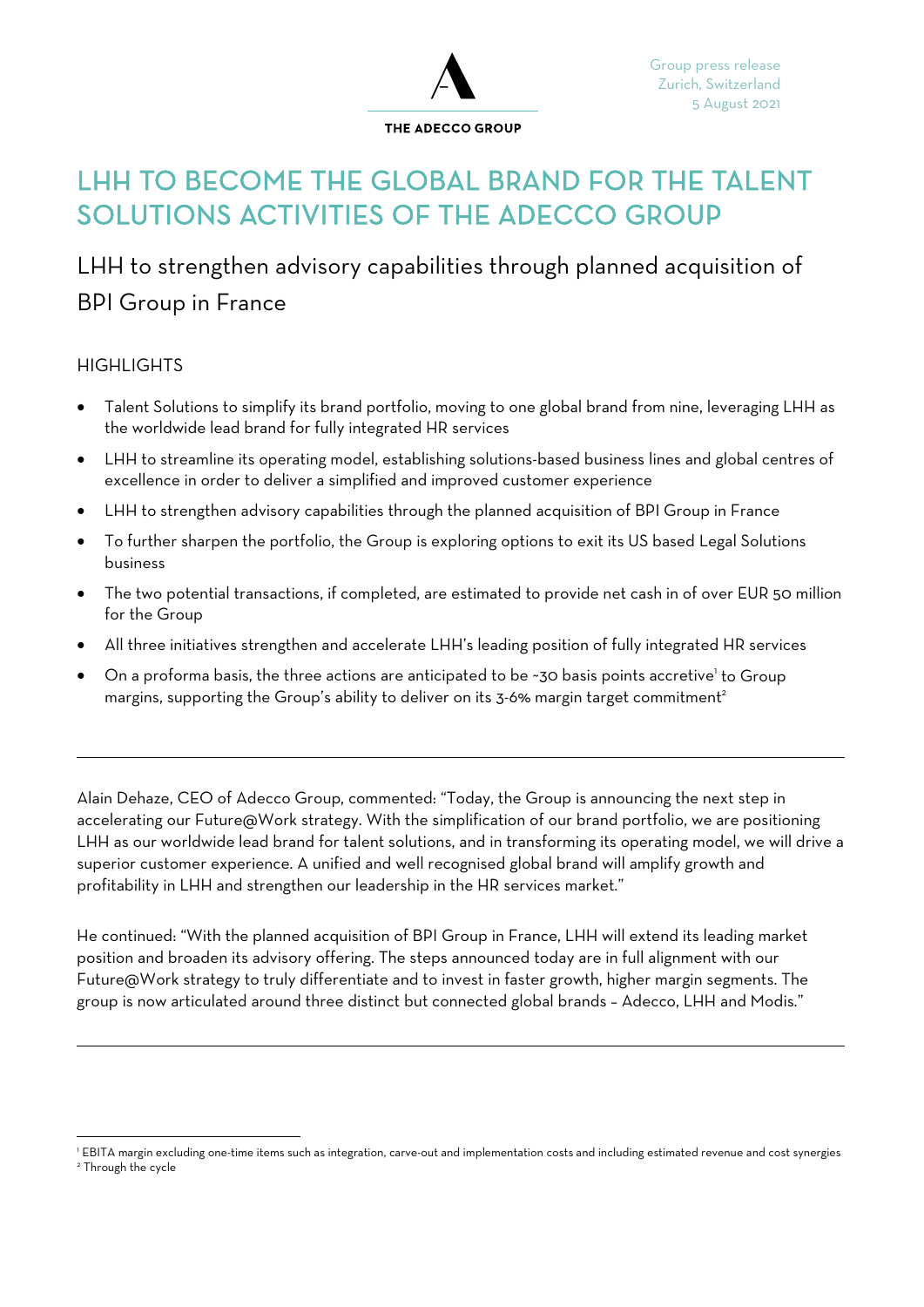Talent Solutions was established as a new Global Business Unit ("GBU") in January 2021, as part of the Adecco Group's Future@Work strategy. Future@Work introduced a new, brand-driven structure to improve focus, speed and resource allocation, while allowing for a more customer-centric approach through distinct go-to-market strategies in each GBU.

The Talent Solutions GBU combines assets in professional recruitment, career transition and up- and reskilling, bringing together the complementary strengths of the brands to better address the skills shortage and transformation needs of customers, in turn driving growth. In 2020, Talent Solutions delivered EUR 1.7 billion of revenues and an EBITA margin of 9.2 percent<sup>3</sup>. The GBU has over 15,000 clients and around 7,000 employees.

Talent Solutions operates in the distinct and attractive HR services market, with an addressable market estimated at EUR 255 billion growing by 6 to 9 percent per annum, supported by technological change. The World Economic Forum forecasts that up to 375 million workers will need to change occupations by 2030, with a need to reskill 95 million workers into new job types by 2030<sup>4</sup>.

The Adecco Group is pleased to announce today several initiatives that will strengthen and accelerate the ability of Talent Solutions to realise the synergies between its brands as it becomes the transformation partner of choice through the provision of fully integrated HR services, from advisory to transition and placement.

The initiatives are fully aligned with, and evidence strong momentum in delivering the Group's Future@Work strategy, with its ambition to truly differentiate, including a commitment to invest in faster growth segments that support a shift in the business mix toward higher margin activities.

## **LHH to be global lead brand for Talent Solutions**

First, the Group is accelerating the transformation of the Talent Solutions portfolio by streamlining its organisational model and simplifying the brand structure within the GBU, reducing the number of brands to one global brand – LHH - from nine. Going forward, the majority of assets within Talent Solutions will operate under the LHH brand, bringing closer the realisation of a truly seamless fully integrated HR services offering that simplifies and improves the customer journey.

LHH was chosen as the global lead brand following extensive analysis of all brands within Talent Solutions. LHH consistently ranked with highest customer recognition and best fit to a multi-service offering. The new LHH brand will be rolled-out globally during 2022.

In organisational terms, the global business unit will bring together its assets under one roof - LHH. General Assembly and ezra (powered by LHH) will retain their brand identities. The new LHH will have four solutionsbased business lines with full P&L responsibilities to secure front-office effectiveness (e.g. LHH Learning & Talent Development), as set out in the table below. At the same time, regional structures will be right-sized and four global centres of excellence will be introduced for support functions such as marketing, sales, and product

<sup>3</sup> EBITA margin excluding one-offs

<sup>4</sup> Source: World Economic Forum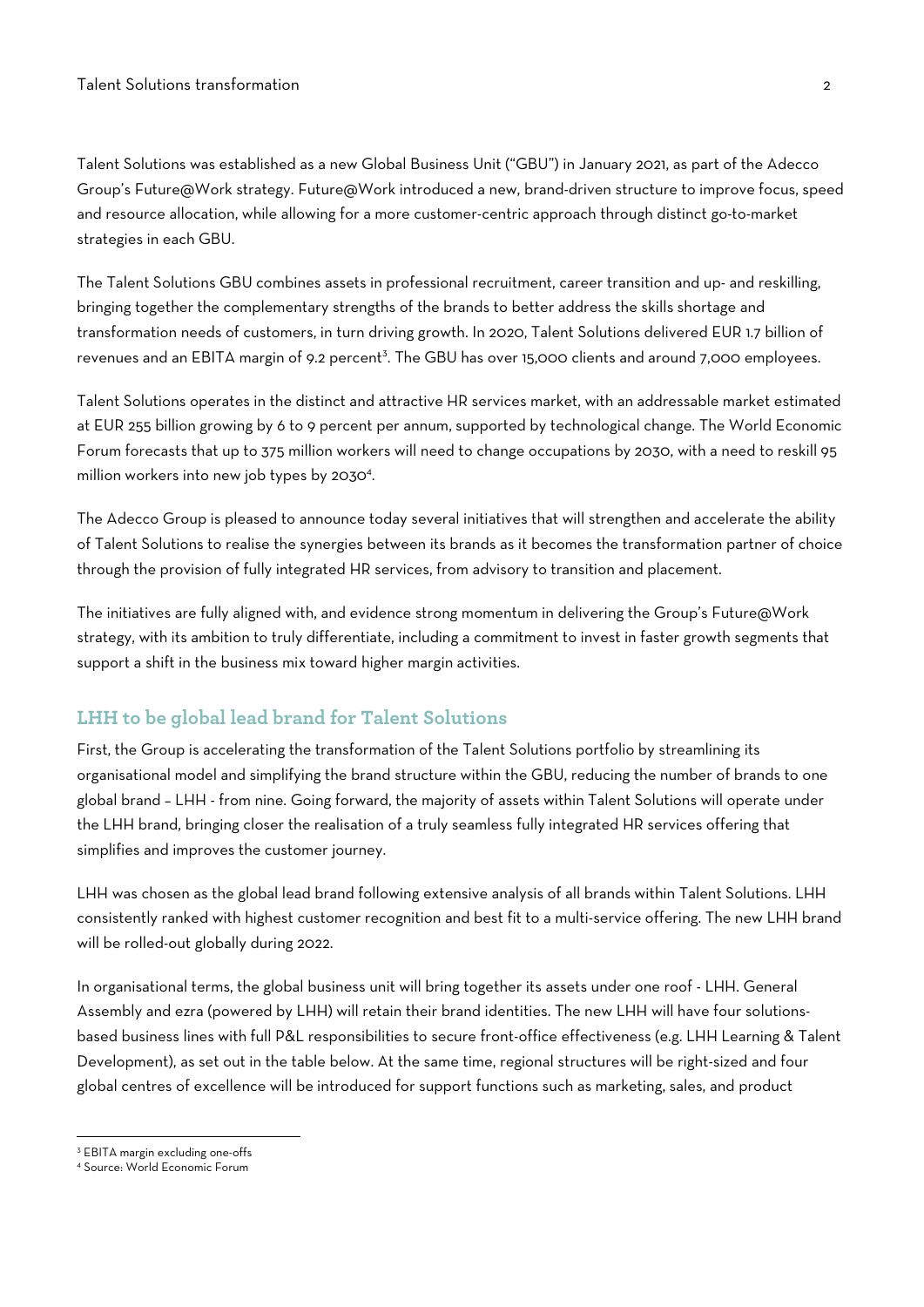innovation. These centres of excellence will bring together experts from across the existing portfolio of assets to improve the consistency and quality of the fully integrated solutions offer.

To implement these changes, the Group estimates one-time costs of EUR 40-50 million, mainly in 2022, as the new brand is implemented worldwide. An approximately EUR 30 million impairment charge will also be recognised in Q3 2021, mainly related to the planned brand discontinuation.

Overall, the Group expects a strong financial return from this reorganisation and rebranding effort. It anticipates a meaningful uplift in revenues, mainly from increased leads and conversion ratios when operating as one under the LHH brand, supported by strong data analytics and diagnostics. Profitability is also expected to improve due to more cost-effective brand investment.

### **Future LHH portfolio structure and offering**

Advisory Learning & Talent Development Career Transition Professional Recruitment Digital up- / re-skilling (General Assembly)

ЕНН

Coaching application (ezra, powered by LHH)

# **Proposed acquisition of BPI Group**

Second, the Group continues to actively manage its portfolio to create value for its stakeholders. Today the Group has announced it will reinforce LHH's leadership in the French market and enhance its full-service HR Consulting and Advisory offering through the proposed acquisition of BPI Group.

BPI Group is the third largest HR Consulting services provider in France with around EUR 40 million revenues and 300 employees. LHH France has entered into exclusive negotiations with Perceva, an independent investment company, to acquire the company.

LHH France's existing career transition, talent development and workforce advisory services, will realise scale benefits when combined with BPI Group, whose areas of expertise also cover career transition, talent development and workforce advisory services. The transaction fits with LHH's strategic ambition to expand in HR Advisory, both in existing services, which include restructuring, social strategy and revitalisation, as well as in new fields that BPI Group offers, such as organisation and transformation, which focuses on organisational effectiveness and HR transformation. The acquisition thus improves the balance and broadens the scope of business activities across career transition, talent development and workforce advisory in LHH.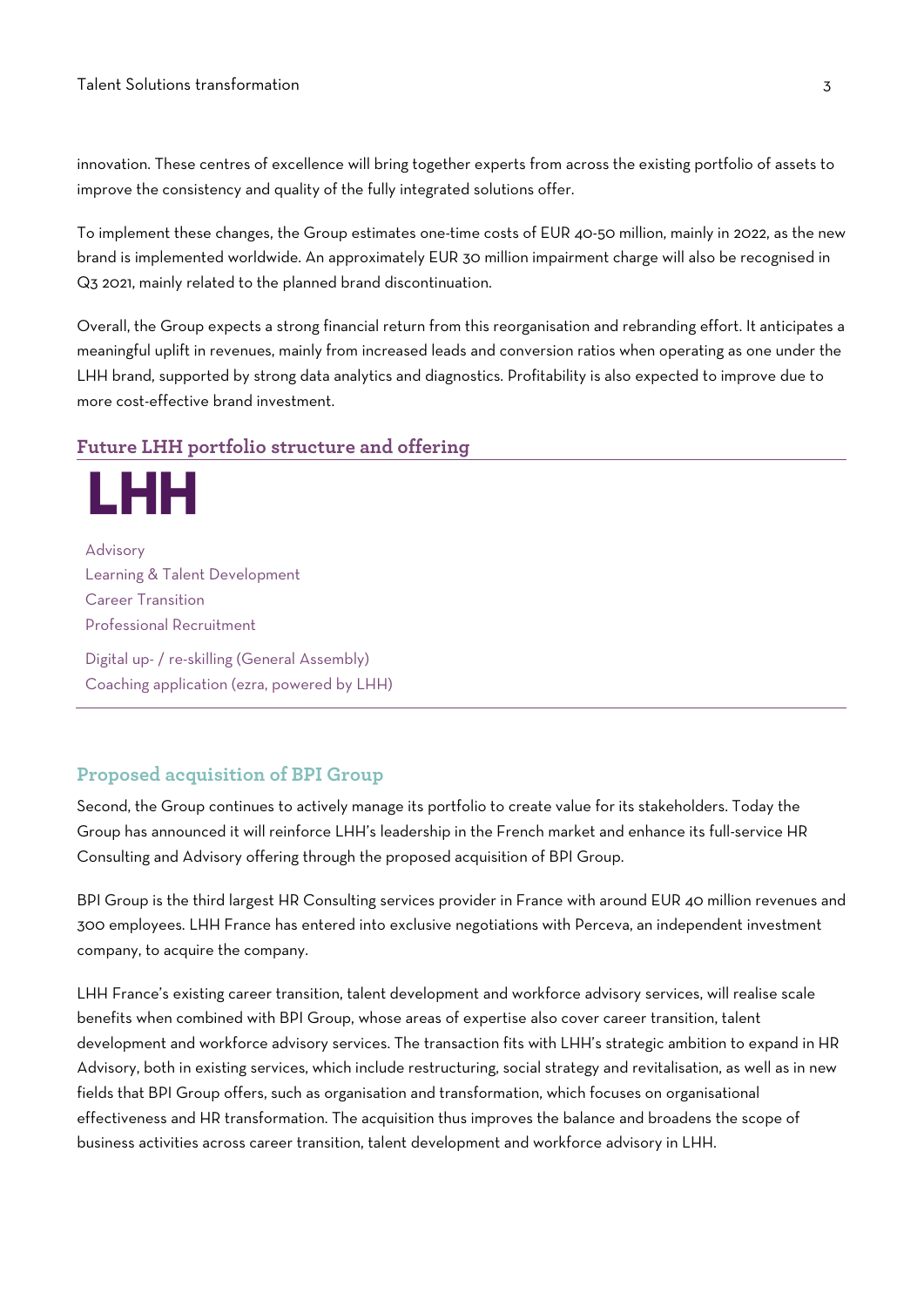LHH France's market position has centred around relationships with larger, national and international customers with operations in France. BPI Group's large portfolio of customers has limited overlap to LHH France's customer base. Rather, the company has built a strong market reputation in the faster growing local and regional markets, as well as good relationships with key local stakeholders. The acquisition therefore delivers access to markets LHH France has historically been less active in. BPI Group will also be in position to leverage opportunities as part of LHH, and through the Adecco Group's eco-system with its extensive customer base. Consequently, LHH France's growth opportunity is amplified, with revenue synergies mainly anticipated from cross- and up-selling.

The future business is expected to make further use of digital technologies to secure significant productivity gains and deliver a superior customer experience, thus driving growth. Cost synergies are anticipated from optimising G&A and real estate costs.

The project has been presented to the employee representative bodies for consultation. The acquisition is anticipated to close in Q4 2021.

### **Exploring options to exit Legal Solutions**

Furthermore, the Group is evaluating strategic alternatives for its US based Legal Solutions business, which may include a sale of the business. If divested, the sale will sharpen the focus of the LHH portfolio, adding further momentum to its transformation.

### **Solid value creation**

Assuming all initiatives are realised, the Group expects solid value creation for its stakeholders.

On a proforma basis, management estimates the three actions will be around 30 basis points accretive to Group EBITA margins<sup>5</sup>, underpinning the Group's ability to deliver its 3 to 6 percent margin corridor target through the cycle.

The two potential transactions, if completed, are estimated to provide net cash in of over EUR 50 million for the Group.

<sup>5</sup> EBITA margin excluding one-time items such as integration, carve-out and implementation costs and including estimated revenue and cost synergies